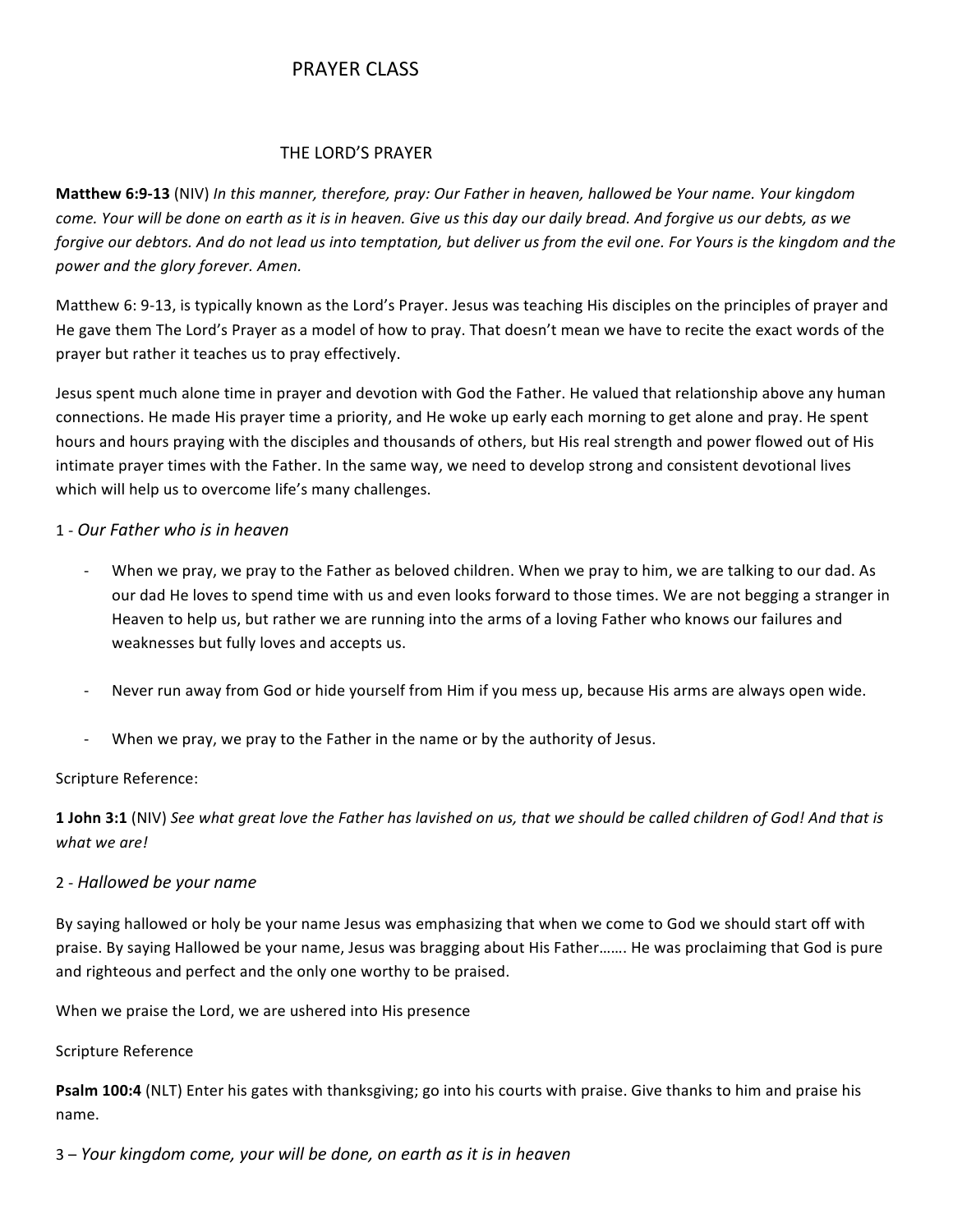- This verse shows us that when we pray, we should ask according to God's will. In Heaven, everything is done according to God's. Jesus is instructing us to pray that God's purposes would be completed in the lives of people, in the Church, in the government, in our nation, around the World, etc.
- It's God's desire, for example, that people will come to Him and receive Jesus as Lord and savior. Therefore, when I pray for people who don't Know Jesus, I pray for the person's salvation.
- I know from the Scripture that God's heart for the Church is that they would come together in unity and love, so when I pray for the Church, I ask God to help His children truly love and care for each other. I also pray there would be no more gossip, or hurtful words or dissensions in among Christians.
- The Bible reveals that God stands against violence, injustice and hatred. When I pray for my community, I ask God to eradicate those things and in their place I ask that peace, justice and respect would take their place.
- When I pray for the needs of anyone outside of my own, those are usually referred to as prayers of *intercession*

## Scripture Reference:

**1 Timothy 2:1** (NLT) *I* urge you, first of all, to pray for all people. Ask God to help them; intercede on their behalf, and give *thanks for them.*

## 4 - *Give us this day our daily bread*

- God is to be thanked and praised as the ultimate source for meeting all of our personal needs. It is not being selfish or prideful to ask God for what we need and even desire.
- James 4:2 (NLT) states that: you don't have what you want because you don't ask God for it. God does things in our lives in response to prayer. It is not being prideful and you are not bothering God when you pray for yourself.
- Ask the Lord regularly for His blessings in your life. Pray over your financial, spiritual and emotional needs.
- You can also bring God your 'wants'. For example, you can pray for a promotion at work or a bigger apartment or house for you and your family. If you are single and desire a spouse, pray that God would bring just the right person into your life.
- Remember to always pray according to God's will. When you pray for a new job, for instance, ask God to give you the one that He has picked out for you. He knows what's best for us, as He can see what we can't. He sees our future, and the destiny He has planned for us.
- When we pray specifically for our own personal needs, those prayers are called prayers of supplication

Scripture References:

**1 John 5:14** (NIV) *This* is the confidence we have in approaching God: that if we ask anything according to his will, he *hears us.*

**Mark 11:24** (NIV) *Therefore I tell you, whatever you ask for in prayer, believe that you have received it, and it will be yours.*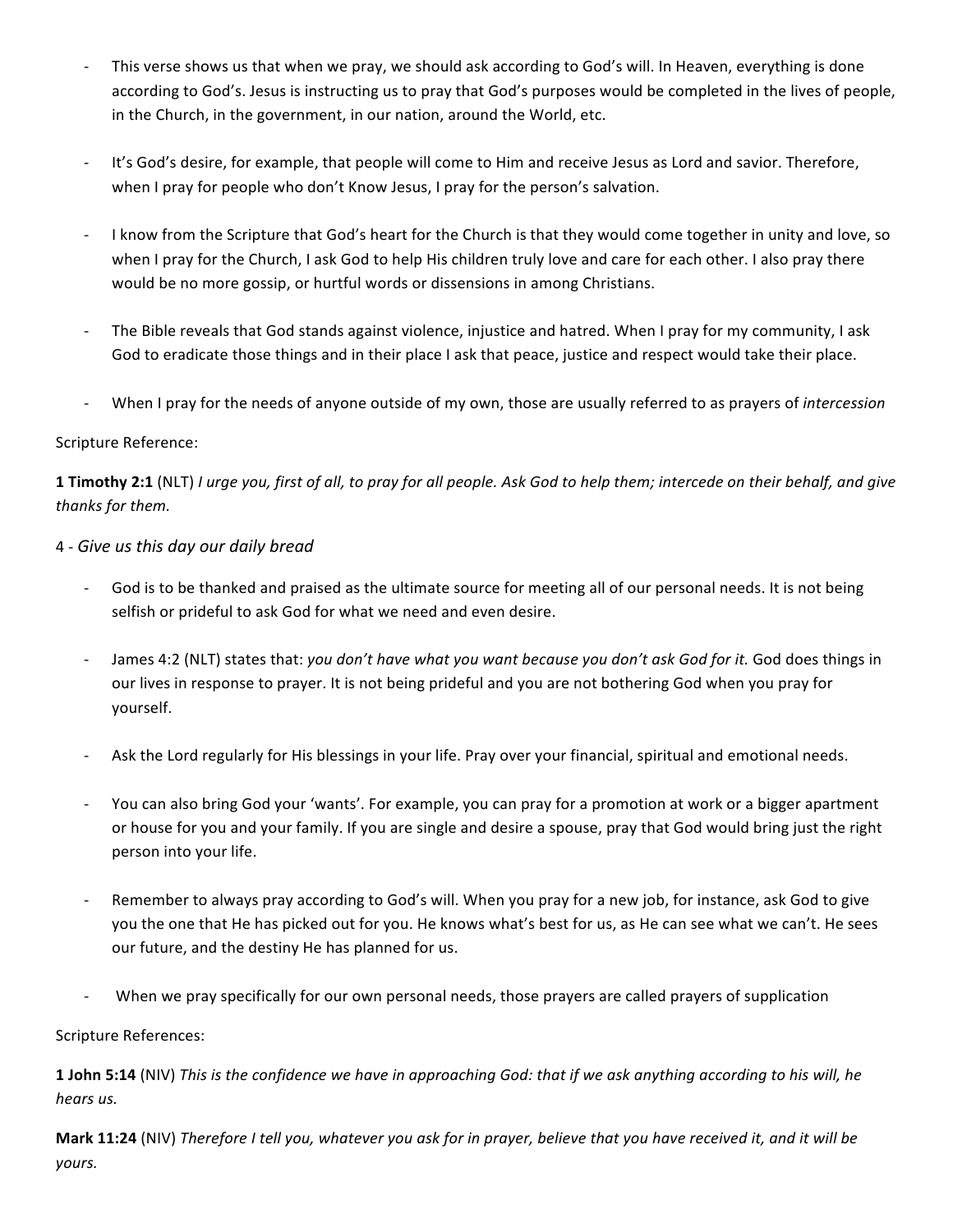## 5 - *And forgive us our debts*

- Jesus is not speaking here of financial debts. Debts here refer to sin. Even though our sins were forgiven at the cross we still need to ask Him for forgiveness when we act or speak in a wrong way. When we hurt or offend our friends or family the right thing to do is to ask for forgiveness. It works the same with our Heavenly Father.
- We need to confess our sins directly to God and repent. To repent means to make a commitment to change my attitude and behavior.
- Even when you seem to struggle in a certain area keep coming back to God and asking forgiveness. He is so merciful that He shows us grace each time we try and fail. This does not apply to the rebellious who don't care how they live or how they grieve the heart of God, but yet confess their sins as a matter of religious ritual.

### Scripture Reference:

**1 John 1:9** (NLT) But if we confess our sins to him, he is faithful and just to forgive us our sins and to cleanse us from all wickedness.

## 6 – And forgive us our debts, as we have also forgiven our debtors

- God has forgiven us of our sins, and because of this we are enabled to readily forgive others when we are wronged. When we have been made right with God through the work of Jesus Christ, we learn the way of forgiveness.
- If God can show us forgiveness, we can begin to show forgiveness and mercy to others who don't deserve it. Reconciliation can begin to take place in all of our fractured and broken relationships.
- God commands us to forgive even those who have hurt us deeply. Forgiving a person does not mean we are justifying or condoning what was maliciously done to us. Rather we are giving the situation over to God to deal with, because He is the true Judge.
- Holding onto unforgiveness leads to bitterness which hinders the work God desires to do in and through us.
- Forgiving a person does not necessarily entail being around the offender again or offering them your trust. Rather, it is a heart issue.

## Scripture References

**Matthew 6:14-15** (NIV) For if you forgive men when they sin against you, your heavenly Father will also forgive you. But *if* you do not forgive men their sins, your Father will not forgive your sins

**Matthew 18: 21-22** (NIV) *Then Peter came to Jesus and asked, "Lord, how many times shall I forgive my brother when he* sins against me? Up to seven times? "Jesus answered, "I tell you, not seven times, but seventy-seven times."

## 7 - *And do not lead us into temptation, but deliver us from evil*

This last part of the prayer involves asking God to help us walk through life in such a way that we not give into the temptations to sin that come from within us or from around us.